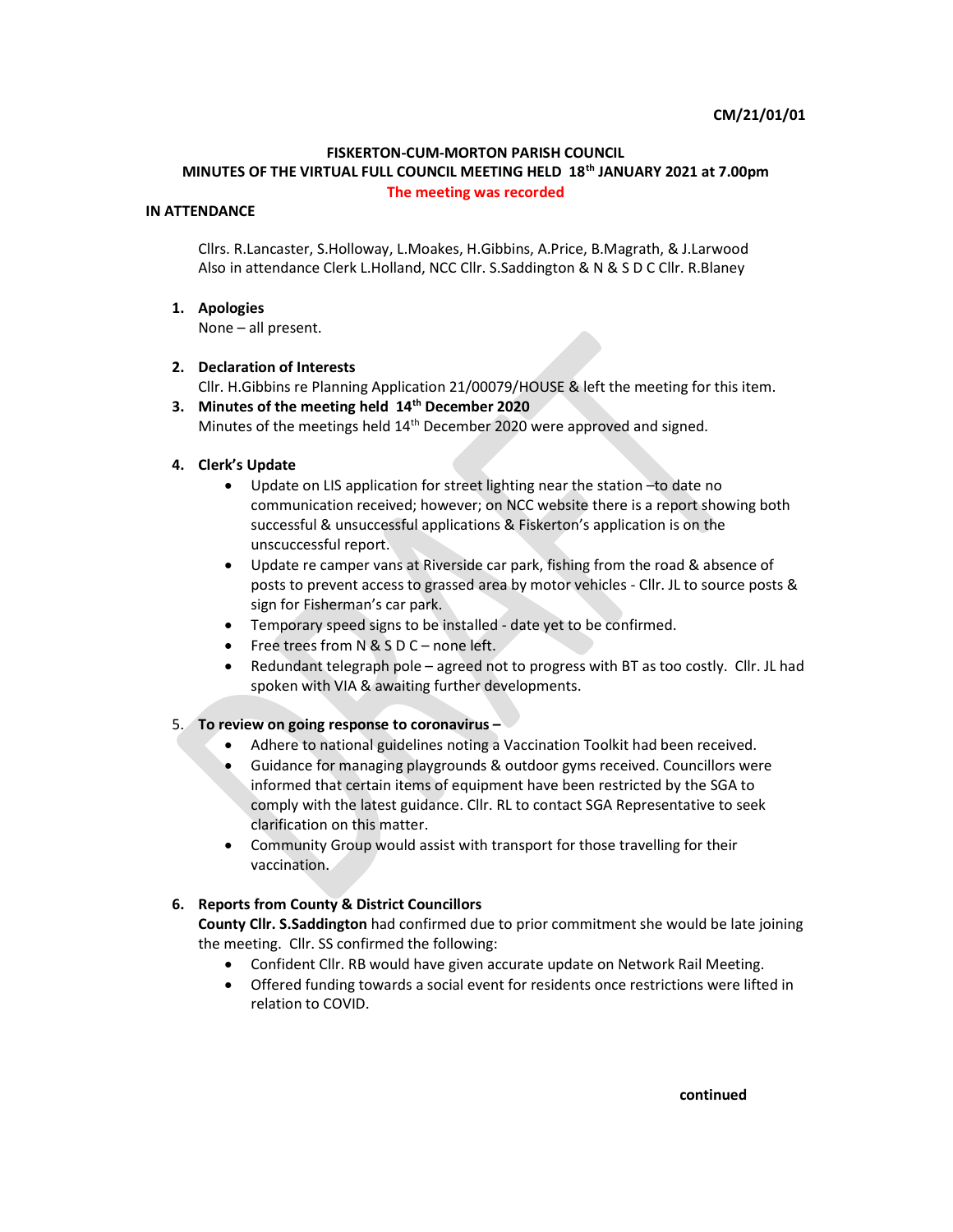#### CM/20/01/02

#### FISKERTON-CUM-MORTON PARISH COUNCIL

MINUTES OF THE VIRTUAL FULL COUNCIL MEETING HELD 18<sup>th</sup> JANUARY 2021 at 7.00pm Continued……………..

N & S D C Cllr. R.Blaney gave a report on recent meeting with Network Rail acknowledging Cllr. SS had invited him to the meeting.

- Network Rail were not automatically notified when there were problems. It was up to local person to monitor problems noting date/time/details of problem and forwarding to NR for investigating.
- A graph had been presented at the NR meeting showing number of occasions problems had occurred over past 6 yrs. After new system installed more problems identified.
- Looking at meeting with relevant parishes (2 Parish reps. per Council) in the future.
- N & S D C operating a Community Resilience Discretionary Grant Scheme all requests in writing to District Council via Parish Council & supported by relevant Ward Councillor.
- Planning application submitted for Southwell Racecourse re replacement of all weather surface. Parish yet to receive notification.
- Dualling of A46 Consultation 2 options but aspects from both options can be selected ie. to support a 3<sup>rd</sup> option. Concerns re need for grade separation at cattle market roundabout & that existing traffic flow during construction period requires clarity in order to prevent traffic congestion.
- 7. Members of the Public Question & Answers session None present.

# 8. Planning Applications & N & S D C decisions.

- In line with tables in Appendix 'A'.
- To note appeals and consider responses.- nothing to report.

# 9. Payments for approval

Payments (Refer to appendix 'A') for payments £403.48

Clerk presented budget monitoring along with Bank reconciliation as at 31st December 2020. Noting HSBC Deposit Account - an additional 90p received since financial figures prepared. This will be reflected in next month's figures.

YTD Income £12,015.05 Expenditure £15,428.80; Balance £67,238.47 as at 31<sup>st</sup> December 2020.

Use of CIL funding £149.10 received in April 2020 – agreed to utilise this to offset donation towards new gate required at ARC play area to conform with fire regulations. Resolved to approve payments in line with Appendix 'A' to value of £403.48, budget monitoring & bank reconciliation as at 31<sup>st</sup> December 2020.

# 10. Feedback from Councillors on Christmas lights on village green

Positive feedback has been received re Christmas Lights on village green & general concensus it was a successful project hopefully to be repeated in 2021.

11. To discuss "Village Communication Ideas" including Welcome Pack, Village Walk Cards planning.

Cllr. AP gave a brief update on the ideas also to include a newsletter. Agreed Cllrs. AP/LM/HG/JL to have an informal meeting & report back.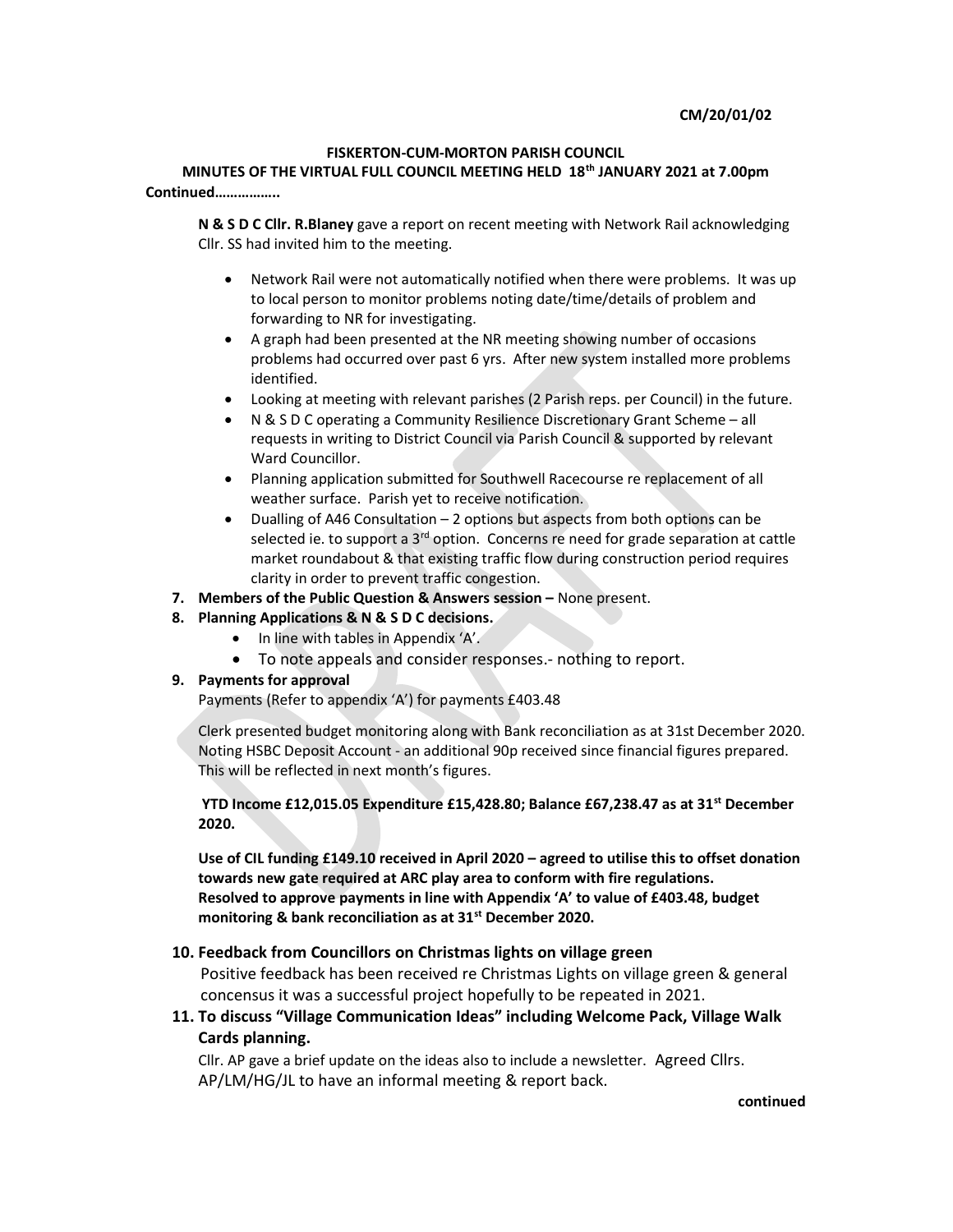#### FISKERTON-CUM-MORTON PARISH COUNCIL

MINUTES OF THE VIRTUAL FULL COUNCIL MEETING HELD 18th JANUARY 2021 at 7.00pm Continued……………..

- 12. Update from Councillor A.Price on development of a Community Support Hub. Agreed to offer support to members of the public re offering transport to vaccination hubs for COVID 19 injections. Posters showing appropriate phone numbers required; advertise on facebook/website etc. In ine with previous agenda items 4 Councillors to meet & consider Action Plan priorities for next 6 months. Clerk to accept Cllr. SS offer of funding towards a social event.
- 13. Update from Councillor on electronic speed sign on Station Road including speed signs & traffic on Main Street, Fiskerton Email received confirming electronic speed signs to be installed in the near future date yet to be confirmed.
- 14. To discuss consultation on need for additional dog bins in the Parish. Further to a walkabout undertaken by resident & Cllrs. JL/AP/HG agreed to wait further requests.
- 15. To consider Annual Play Area Inspection report.

Cllr. SH presented a summary of the report & it was agreed Cllrs. SH & JL to investigate and address the risks identified which generally were of a low risk nature.

# 16. General maintenance of the Parish –

- report from Councillor JL liaising with NCC re kissing gates for footpath.
- Footpaths update Councillor BM broken stiles & fly tipping of tyres on FP23. Clerk had reported the tyres.
- 17. Correspondence
	- Inspector Sutton update.
	- $\bullet$  VIA EM  $-$

level crossing closure Station Road, Rolleston 21-22nd January 2021

level crossing closure Staythorpe Road, Staythorpe 6-7th Feb. 2021

level crossing closure Staythorpe Road, Staythorpe 27-28<sup>th</sup> Feb. 2021

level crossing closure Station Road, Bleasby 2-3rd March 2021

- N & S D C LGA Model Councillor Code of Conduct 2020 await further update as N & S D C have yet to consider the final Model code of conduct.
- A46 Southern Relief Road Consultation Parish Council can submit a response along with individual Councillors noting deadline 2<sup>nd</sup> Feb 2021.
- **•** Trent Lane sluice gates email re flooding concerns. Water levels high  $18<sup>th</sup>$ Jan. 2021. Agreed Cllr. HG in capacity of Flood Warden to request additional aqua sacs. Clerk to arrange meeting with various partner agencies to discuss the matter & hopefully any remedial work to be arranged. Note email received from Environment Agency warning of heavy rain.
- N & S D C Consultation of draft Residential Cycle & Car Parking Standards & Design Guide Supplementary Planning (SPD) 2020. – consultation  $19<sup>th</sup>$  Jan. 2021 -  $10<sup>th</sup>$ March 2021.
- N & S D C operating a Community Resilience Discretionary Grant Scheme all requests in writing to District Council via Parish Council & supported by relevant Ward Councillor. **Councillor** Councillor.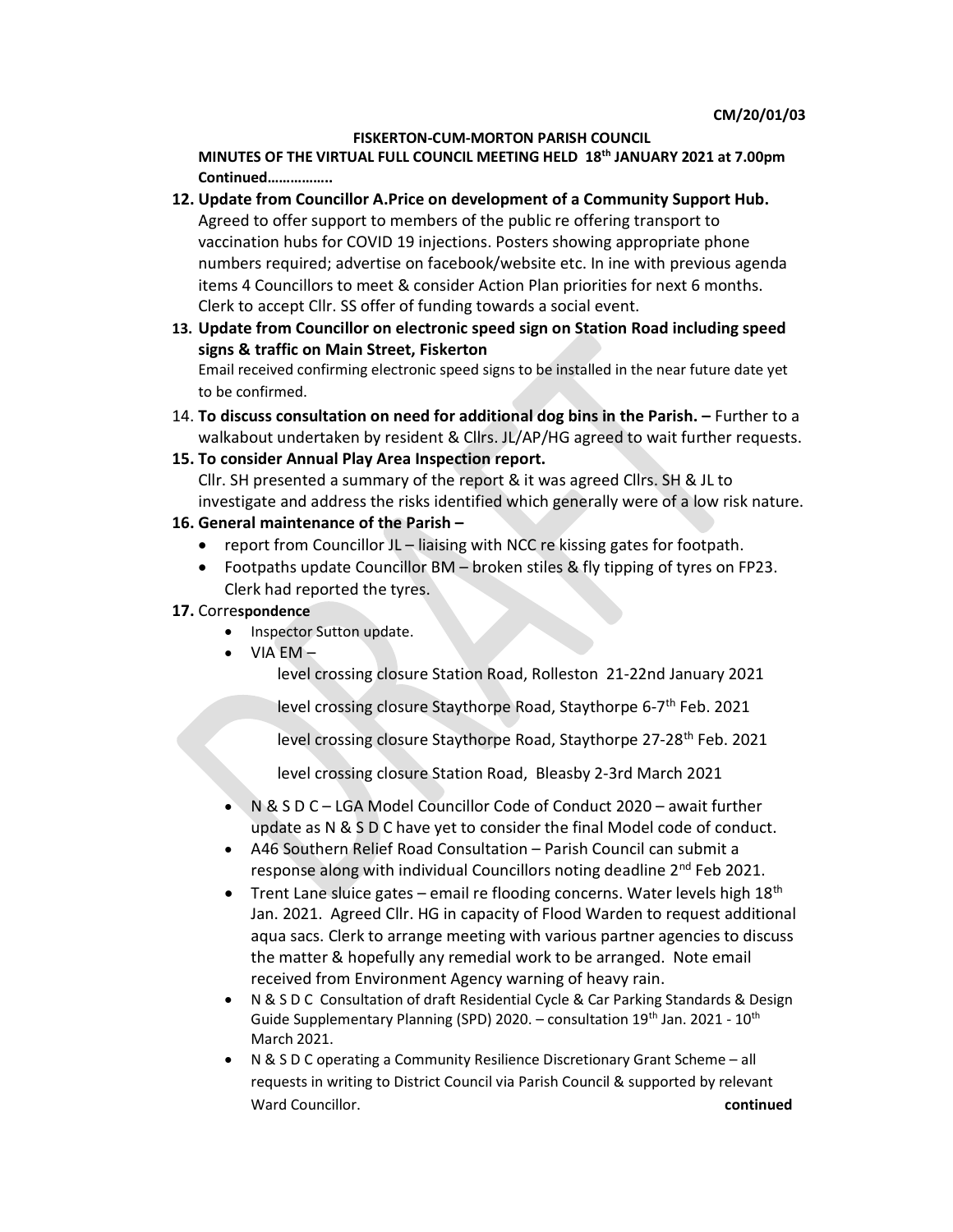#### CM/20/01/04

# FISKERTON-CUM-MORTON PARISH COUNCIL

MINUTES OF THE VIRTUAL FULL COUNCIL MEETING HELD 18th JANUARY 2021 at 7.00pm Continued……………..

Freedom of Information Essentials – elearning course £16.80

Agenda items for next meeting:

- Review of Council policies
- 18. Date of next meeting 15<sup>th</sup> February 2021 – 7pm

SIGNED……………………………………………………………

DATE………………………………………………………………

Meeting ended 21.21pm

 $\bullet$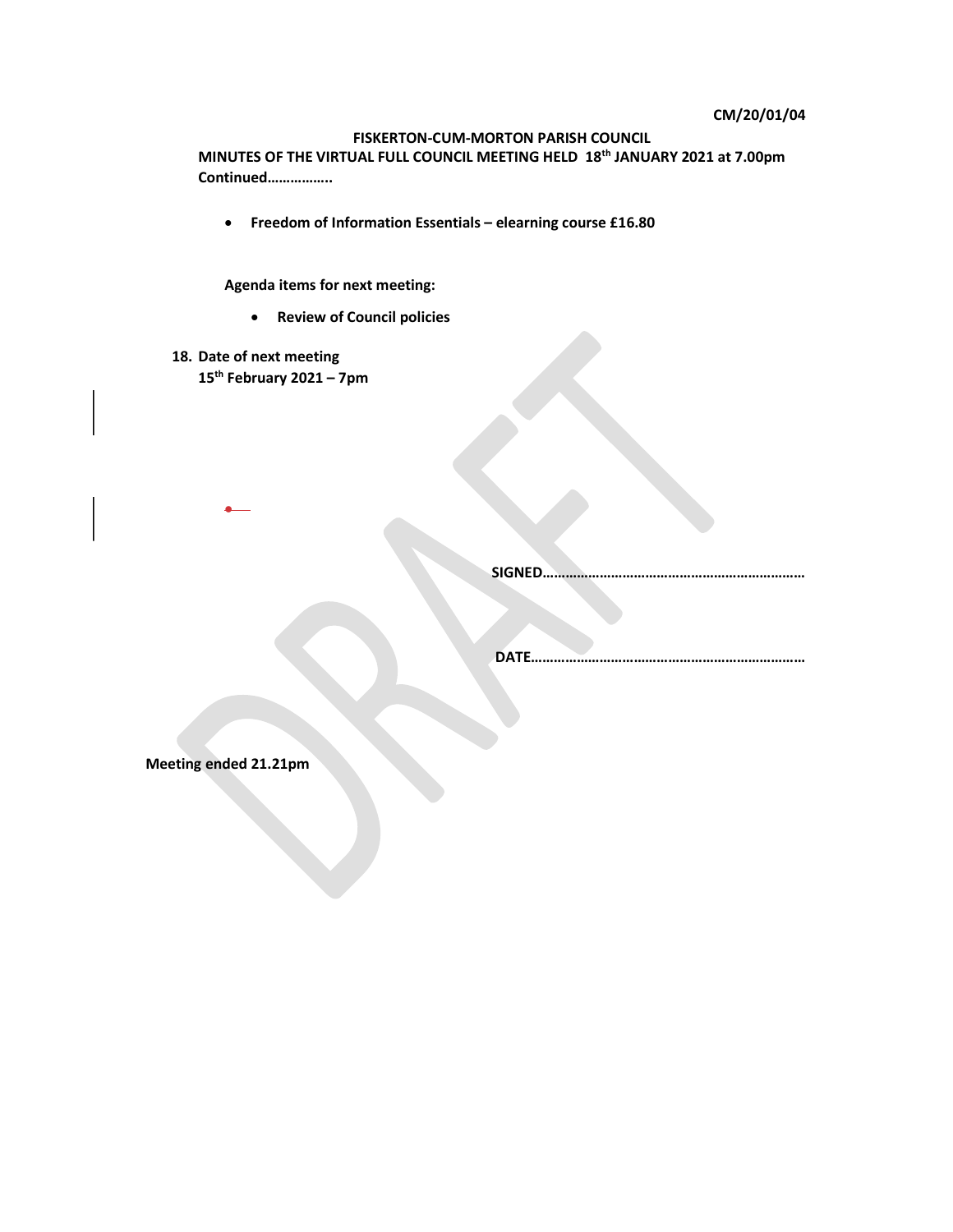# APPENDIX ' A'

# PLANNING APPLICATIONS FOR CONSIDERATION:

| PLAN REF. NO.  | <b>ADDRESS</b>             | <b>DETAILS</b>            | N & S D C Decision           |
|----------------|----------------------------|---------------------------|------------------------------|
| 20/02162/HOUSE | Clairedale House, Gravelly | Retention of domestic     | 6 against: 1 abstention      |
|                | Lane, Fiskerton            | outbuilding & 2.45m       | Objection - refer to details |
|                |                            | boundary fence            | at end of Appendix           |
| 20/02526/FUL   | Lavender Garden, Claypit   | Carport                   | 4 For; 2 against; 1          |
|                | Lane, Fiskerton            |                           | abstention                   |
|                |                            |                           | No objection                 |
| 21/08079/HOUSE | Orchard House, Main        | Single storey extension & | Cllr. HG left the meeting.   |
|                | Street, Morton             | internal/external minor   | No objection                 |
|                |                            | alterations               |                              |

# NEWARK & SHERWOOD DECISIONS:

 $\mathcal{N}_{\mathcal{A}}$ 

| <b>PLAN REF. NO.</b> | <b>ADDRESS</b>            | <b>DETAILS</b>     | <b>N&amp;SDC</b> Decision |
|----------------------|---------------------------|--------------------|---------------------------|
| 20/02326/TWCA        | Clumber House, Main       | Various tree works | No objection              |
|                      | Street, Morton            |                    |                           |
| 20/02327/TWCA        | St. Dennis's Church, Main | Various tree works | No objection              |
|                      | Street, Morton            |                    |                           |
| 20/02379/TWCA        | Red House, Main Street,   | Various tree works | No objection              |
|                      | Fiskerton                 |                    |                           |

# Payments for authorising 18th January 2021

| <b>PAYEE</b>   | <b>DETAILS</b>                             | <b>PAYMENT</b> | £      |
|----------------|--------------------------------------------|----------------|--------|
|                |                                            | <b>DETAILS</b> |        |
| 1.L.Holland    | Jan. Salary, home allwce.                  | Online         | 241.52 |
| 2.HMRC         | Jan. tax deductions                        | Online         | 53.00  |
| 3. L.Holland   | Reimbursement re SLCC<br>Subscription 2021 | Online         | 95.00  |
| 4. British Gas | VG meter                                   | <b>DD</b>      | 13.96  |
| <b>TOTAL</b>   |                                            |                | 403.48 |